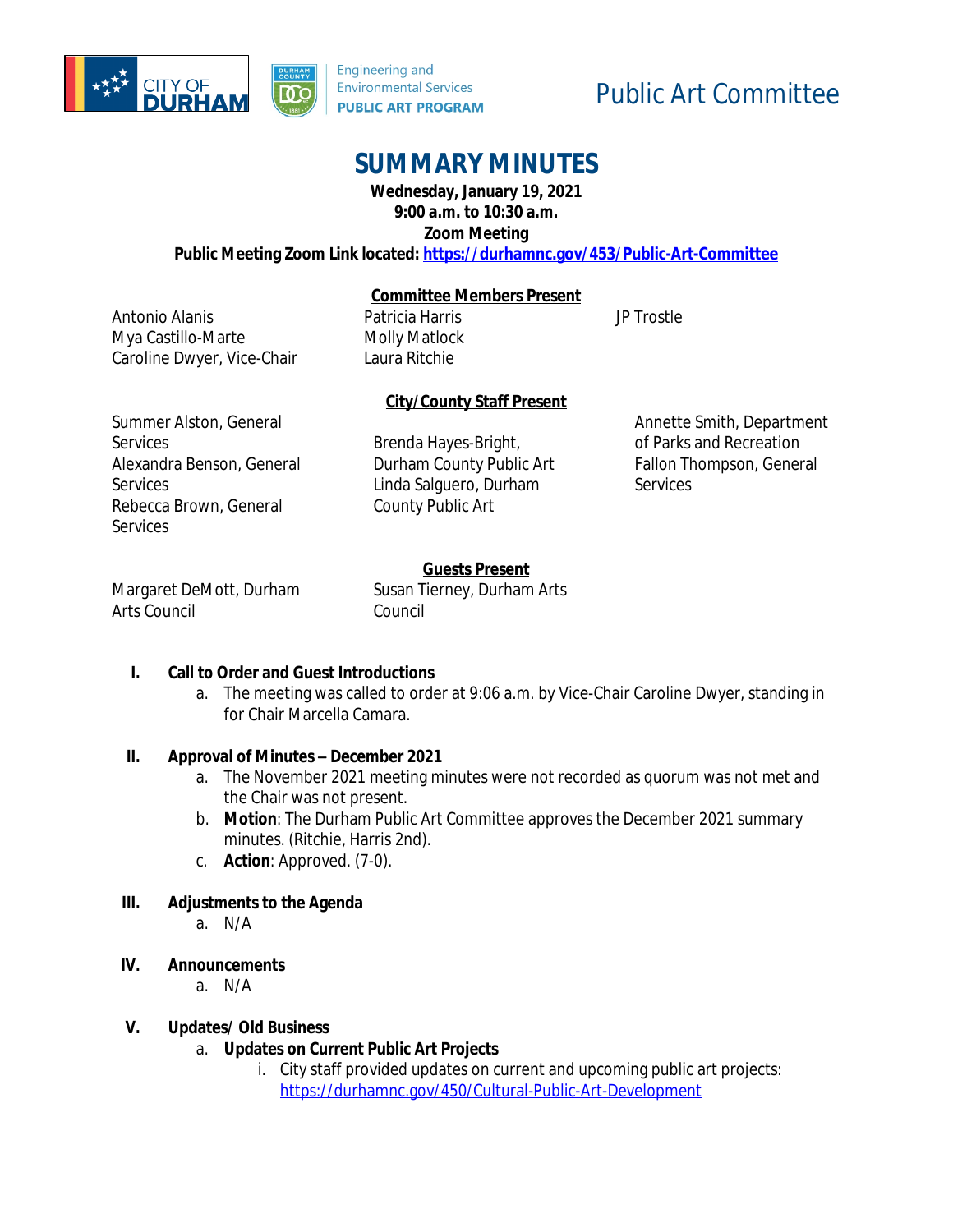



- ii. Hoover Road Athletic Complex. More information here: <https://durhamnc.gov/3940/Hoover-Road-Park>
	- 1. Hoover Road RFQ call had a deadline of January 13, 2022. An artist selection panel is being formed with six residents volunteering to be part of the panel. More information coming in February.
- iii. Solid Waste Management Department. More information here: <https://durhamnc.gov/4352/Solid-Waste-Management-Department>
	- 1. The interior mural by artist Brandon Hampton is completed and has received positive feedback from City employees. City staff is coordinating signage for the artworks at the site.
- iv. W.D. Hill Recreation Center. More information here:
	- <https://durhamnc.gov/4358/WD-Hill-Recreation-Center>
		- 1. [Exterior mural by artist Wade Williams has been completed and a final](https://durhamnc.gov/4358/WD-Hill-Recreation-Center)  [letter of acceptance has been issued.](https://durhamnc.gov/4358/WD-Hill-Recreation-Center) [City staff is coordinating signage](https://durhamnc.gov/4358/WD-Hill-Recreation-Center)  [for the artworks at the site.](https://durhamnc.gov/4358/WD-Hill-Recreation-Center)
- v. [Rock Quarry Park. More information here:](https://durhamnc.gov/4358/WD-Hill-Recreation-Center) [https://durhamnc.gov/4394/Rock-](https://durhamnc.gov/4394/Rock-Quarry)**Quarry** 
	- 1. Two twin sculptures by artist Vandorn Hinnant have been installed on site. City staff is coordinating signage for the artworks at the site.
- vi. Black Wall Street Gardens. More information here:
	- <https://durhamnc.gov/3912/Black-Wall-Street-Gardens>
		- 1. The sculptures by artists Stephen Hayes and David Wilson are currently in installation phase. One sculpture was removed and is back in fabrication with Cricket Forget for modifications before re-installation. City staff is coordinating signage for the two artworks at the site.
- vii. South Ellerbe Restoration Project. More information here:

<https://durhamnc.gov/4598/South-Ellerbe-Restoration-Project>

- 1. The artist team consisting of Anna Wagner, Julienne Alexander, and Ben Reid is moving forward to the contracting phase. PAC members interested in participating in this project are encouraged to reach out to City staff.
- viii. Participatory Budgeting Bus Shelters. More information here: <https://durhamnc.gov/4281/Public-Art-for-Bus-Shelters>
	- 1. This project is still on pause during the actual construction of the bus shelters and pending approvals of land from NCDOT and other entities.
	- ix. Fire & Emergency Services Station 18. More information here: <https://durhamnc.gov/4428/Fire-EMS-Station-18>
		- 1. City staff is waiting on artist finalist team to confirm interest in project before moving forward into contract.
	- x. Durham Station. More information here: [https://durhamnc.gov/4469/Durham-](https://durhamnc.gov/4469/Durham-Station)**Station**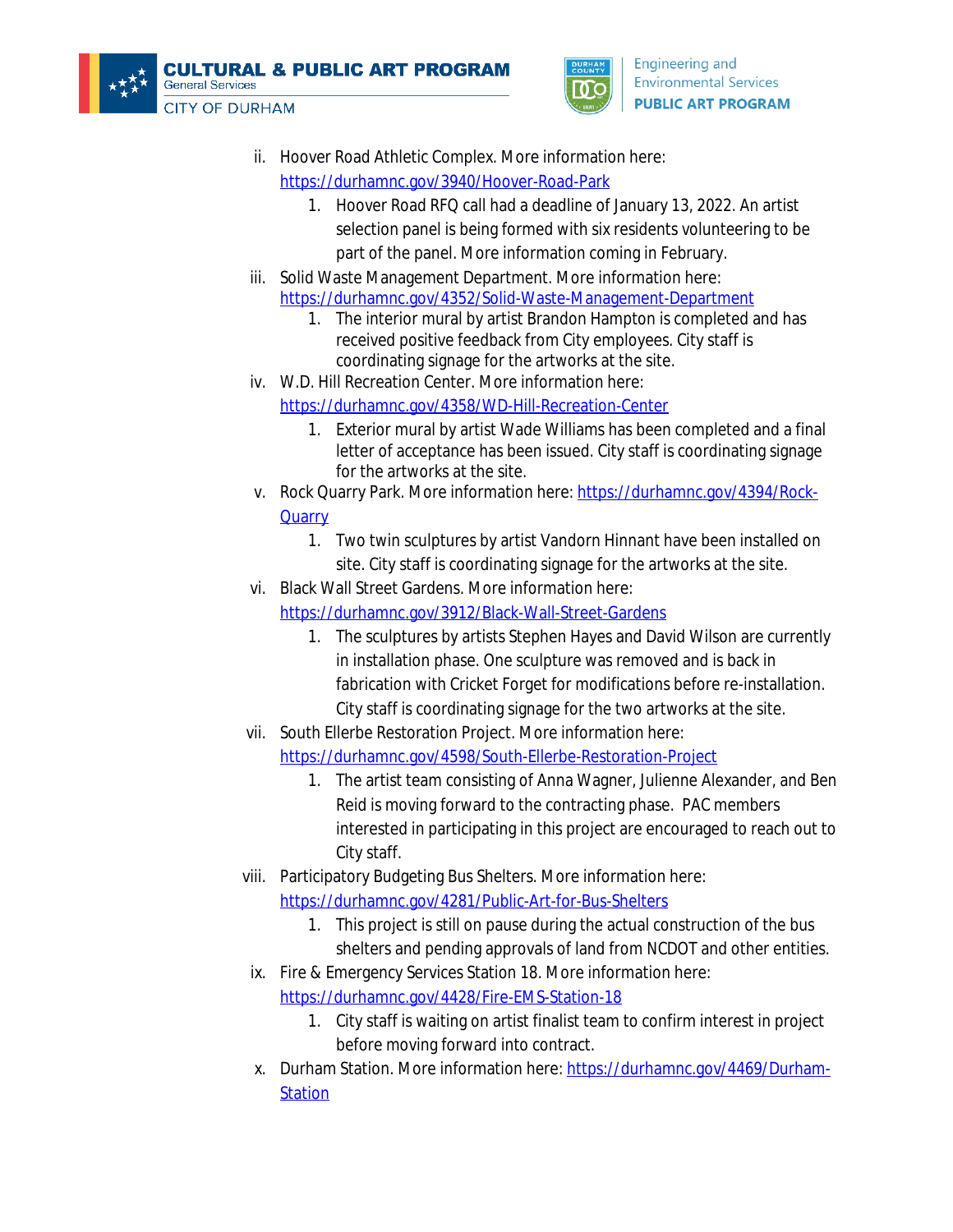



- 1. City staff have selected Theresa Arico to create a bench and set of planters using mosaics to provide public art amenities at Durham Station. Project is anticipated to be delivered by end of 2022 and is currently in the contracting phase.
- xi. Celebration of Black Artistry in Neighborhoods. More information here: <https://durhamnc.gov/4430/Celebration-of-Black-Artistry-in-Neighbo>
	- 1. Weaver Street Recreation Center is the potential site for a teaching artist-in-residence project over the course of 6 weeks. Final selection will be made by youth in the program.
	- 2. Fallon Thompson from General Services is working as a Community Engagement Coordinator to help initiate conversations with neighborhoods during public art projects.

## b. **Governance Items: PAC Student Members**

- i. Review of **Student Member Position for DCAB** & approval of student application process. PAC reviews and recommends new three student members; DCAB appoints the three student members.
	- 1. City Council has requested for all resident advisory boards to include student members. For the Public Art Committee, PAC will recommend the students to DCAB and DCAB will appoint them.
	- 2. DCAB members recommend a quarterly targeted push out to student organizations to encourage membership.
	- 3. Laura Ritchie and Antonio Alanis have volunteered to help review the student member job description.
- ii. **Action**: To approve and release the three Public Art Committee student member application process. (Matlock, Castillo-Marte 2nd)
- iii. **MOTION**: Approved (7-0).

# **VI. New Business and Presentation**

# a. **Durham County CIP Project Public Art**

- i. Durham County's Public Art Program is requesting for PAC to provide a recommendation of approval for the presented designs during the February meeting
- ii. RFQ No. 20-006 Structural Public Art Screen Wall at the 318 E. Main Street Parking Deck Closed: 3:00 p.m. on September 29, 2020. <https://www.dconc.gov/home/showdocument?id=32958>
	- 1. The selected artist for this project missed the deadline for final designs. Durham County has therefore delayed the timeline. The review for the artist's final designs for this project will be moved to the February meeting for feedback and a recommendation of approval.
	- 2. The installation date is anticipated for spring 2022.

# b. **Durham Arts Council Arts Network Presentation**

- i. Presented by Margaret DeMott and Susan Tierney
	- 1. The Durham Arts Network directory was created to include artists, arts organizations, cultural resources, arts businesses, and venues based in